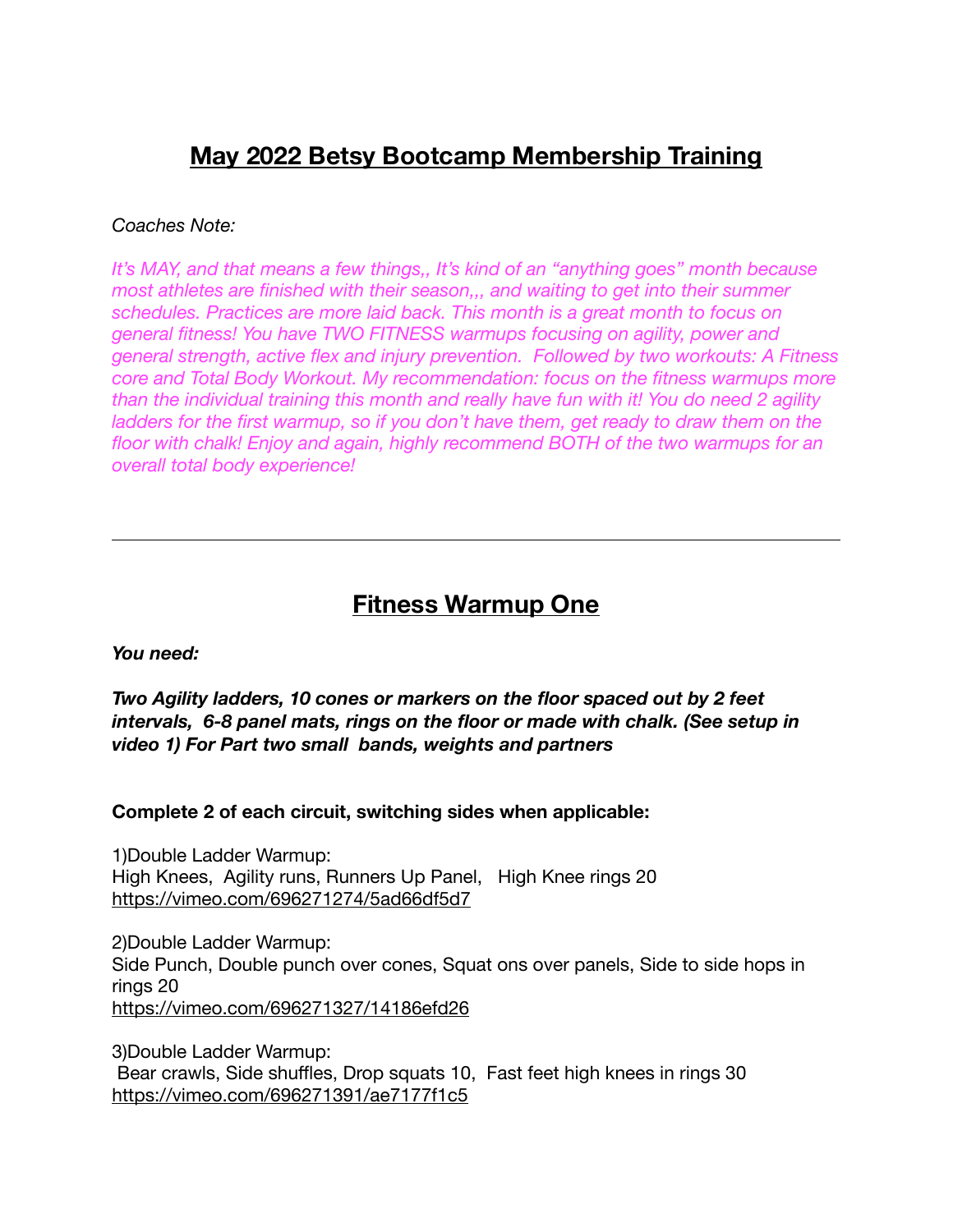4) Double Ladder Warmup 2 in laterals, Jump over cone burpees 10 total, Side lateral hop overs, Fast hands in rings 20 <https://vimeo.com/696271442/8eea06abb3>

## **Part Two: Strength, Endurance, Tightening**

#### **Circuit One: Complete ONE or two times:**

1)Total Body Squat to Press 15 <https://vimeo.com/696707533/4323befe41>

2)Arms Core tuck Shape front Raise 15 <https://vimeo.com/696271532/5468e1a893>

3)Arms Shoulders Wheel Barrow walks 2 passes <https://vimeo.com/696271748/1f342b9bac>

#### **Circuit Two: Complete One or Two Times:**

1)Leg hamstring Kick Bands 20 each side <https://vimeo.com/696287915/f3d9ef75ba>

2)Leg tightening upper leg lift band<https://vimeo.com/696287966/f7dd4fe3e3> 20 each side

3)Legs Abduction Tuck Seat 20 <https://vimeo.com/696287870/4c09166dac>

**Finish with (no video) A good calf/ankle stretch and wrist stretching and some static splits as day two is all active** 

## **Fitness Warmup Two:**

*You Need: Spotting Block, Panel Mats, Part Two: Leg Lift Bar, Sliders, Long Bands (important for the strength) foam rollers* 

#### **Part One Cardio and Strength**

Complete One Set of Each: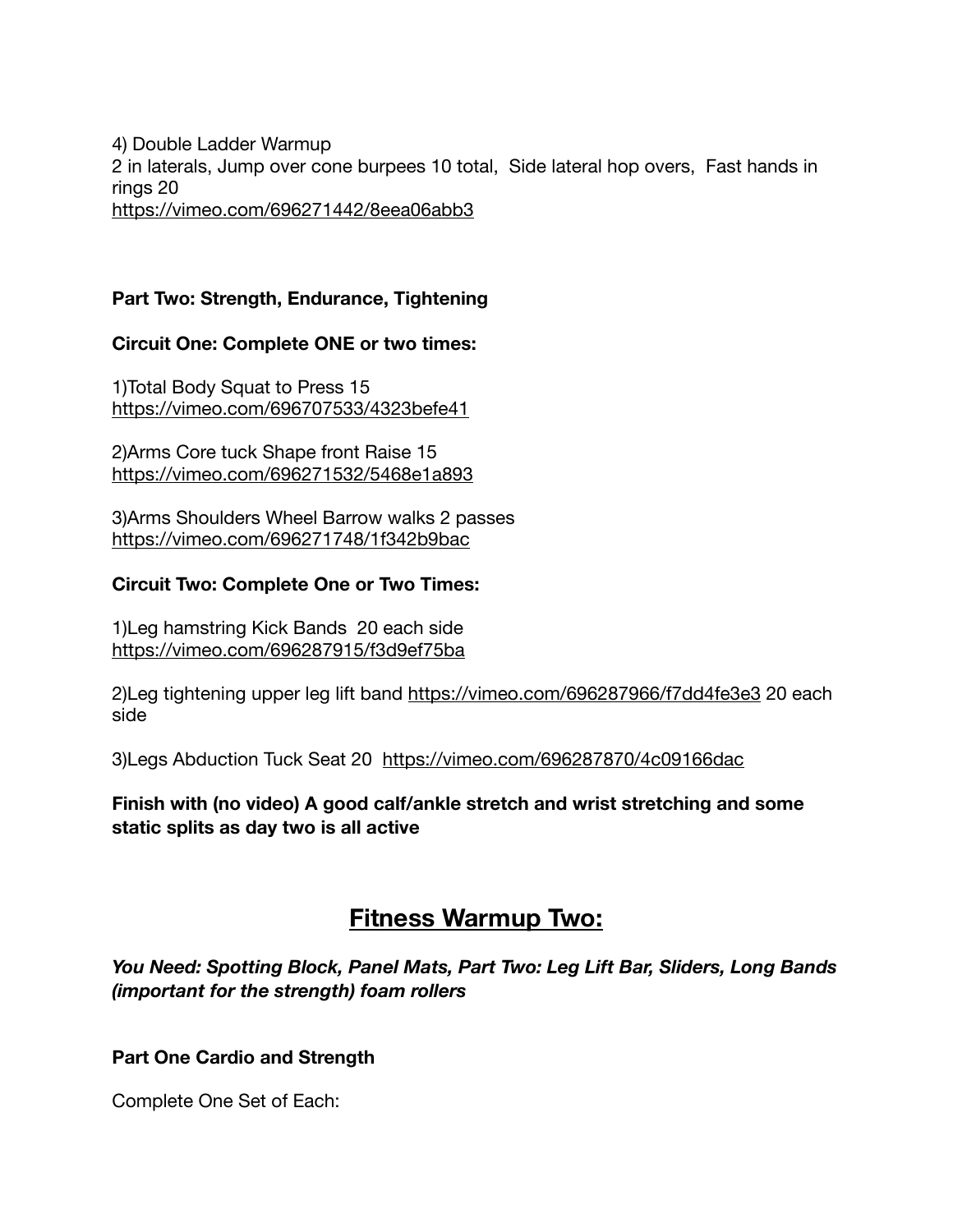1) Legs quickness runner ups 50 <https://vimeo.com/696271042/5346b7b49d>

2) Up Downs on Panel 20 <https://vimeo.com/699402156/4fa7d566fc>

3) Jump 1/2 panel 10 <https://vimeo.com/699402389/ddda8bd172>

4) Arms Core Panel Lift offs 10 total focus on form <https://vimeo.com/696271488/66e37863f4>

 5) 90 angle up-downs, feet on panel or block 10 total Video link <https://youtu.be/XI3lhfxqDRE>

6) Punch overs 20 total (modified for injured athlete here on single leg [https://](https://vimeo.com/696270983/64225f9c68) [vimeo.com/696270983/64225f9c68](https://vimeo.com/696270983/64225f9c68)

## **Part Two Active Flex with Strength**

Complete One Set of each:

## **Circuit One:**

1)Active Kneeling Slide outs 15 <https://vimeo.com/696271605/79bea46950>

2)Active Split with Pull Up 10 each <https://vimeo.com/696706707/45d9424ba3>

3)Active Split jump with band around ankles 10 each side <https://vimeo.com/696288558/a8f853441c>

4) Active straddle out 15 <https://vimeo.com/696287887/52df8a07e3>

## **Circuit Two:**

1)Active Pullover Band 20 <https://vimeo.com/696288030/262b19e94f>

2)Shoulders Active Pulse dowels 30 <https://vimeo.com/696287980/611f0103b5>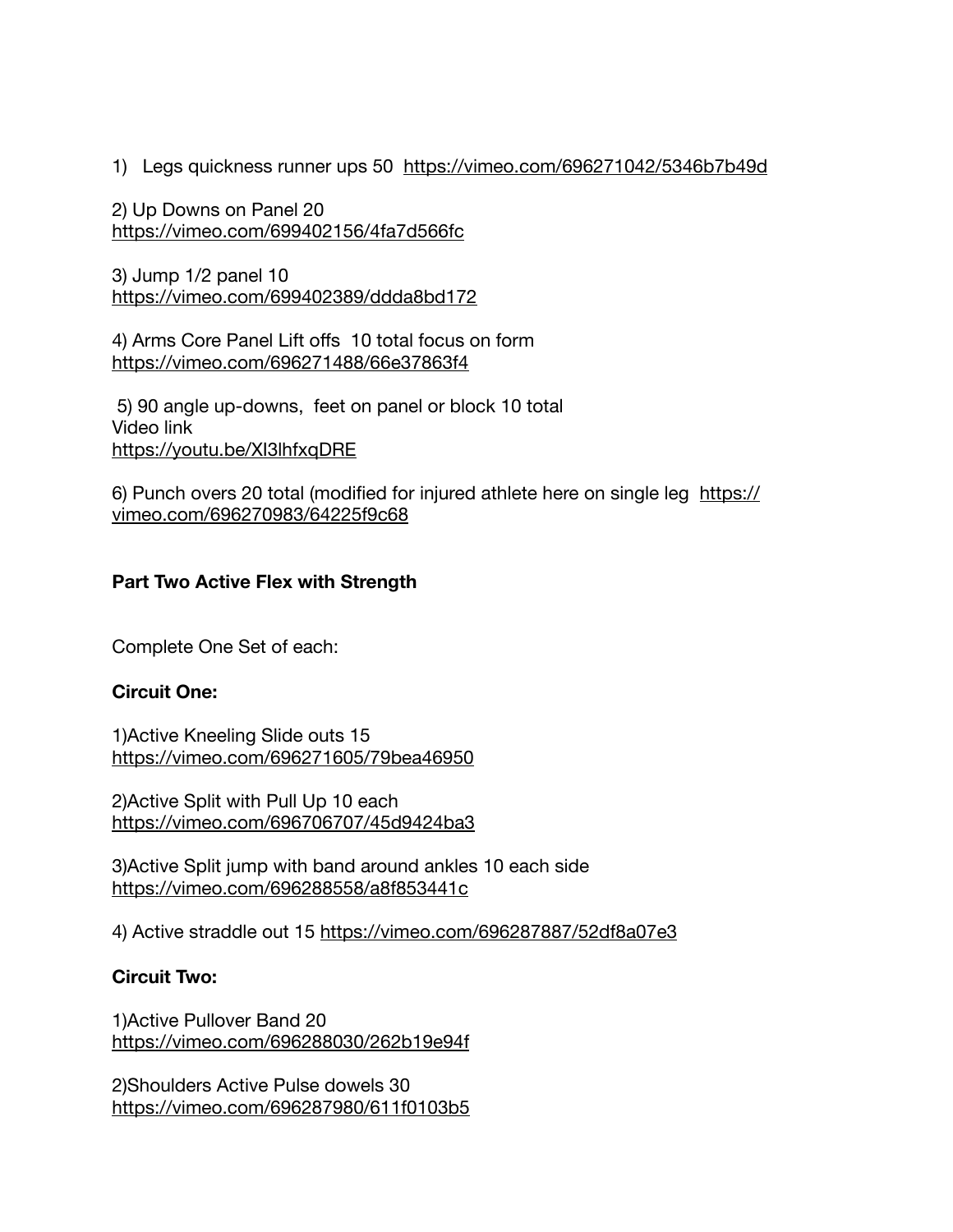3)Shoulders Active Dowel lifts 30 <https://vimeo.com/696288075/c2fb71451b>

4) Core quickness situps 20 <https://vimeo.com/696287941/9e3c5b9195>

## **Part Three: Injury Prevention: Complete one of each set:**

**You Need A foam roller and keep your bands**  1)Ankle Calves Releve Bridge 30 <https://vimeo.com/686866100/458d3ade3f>

2)Foam Roll for feet achilles 20 each side <https://vimeo.com/696282082/050831504a>

3)Finger Pushups 40 <https://vimeo.com/699405064/16f638650e>

4)Band Curls 20 each wrist <https://vimeo.com/696271732/ce19b246d4>

# **Workout Three: Fitness Core**

*You Need: Sliders and Floor* 

Part One: Complete Together and Counted out by Coach

Circuit One: Complete two times

1. Core Plank Side to Side Hops and In Outs 10 each way <https://vimeo.com/699402977/7880dbfb6c>

2. Core Plank Donkey Kicks 10 <https://vimeo.com/699402831/94b9a08ca0>

Core V-Up Plyo Jack 10 total <https://vimeo.com/699403104/804b01071a>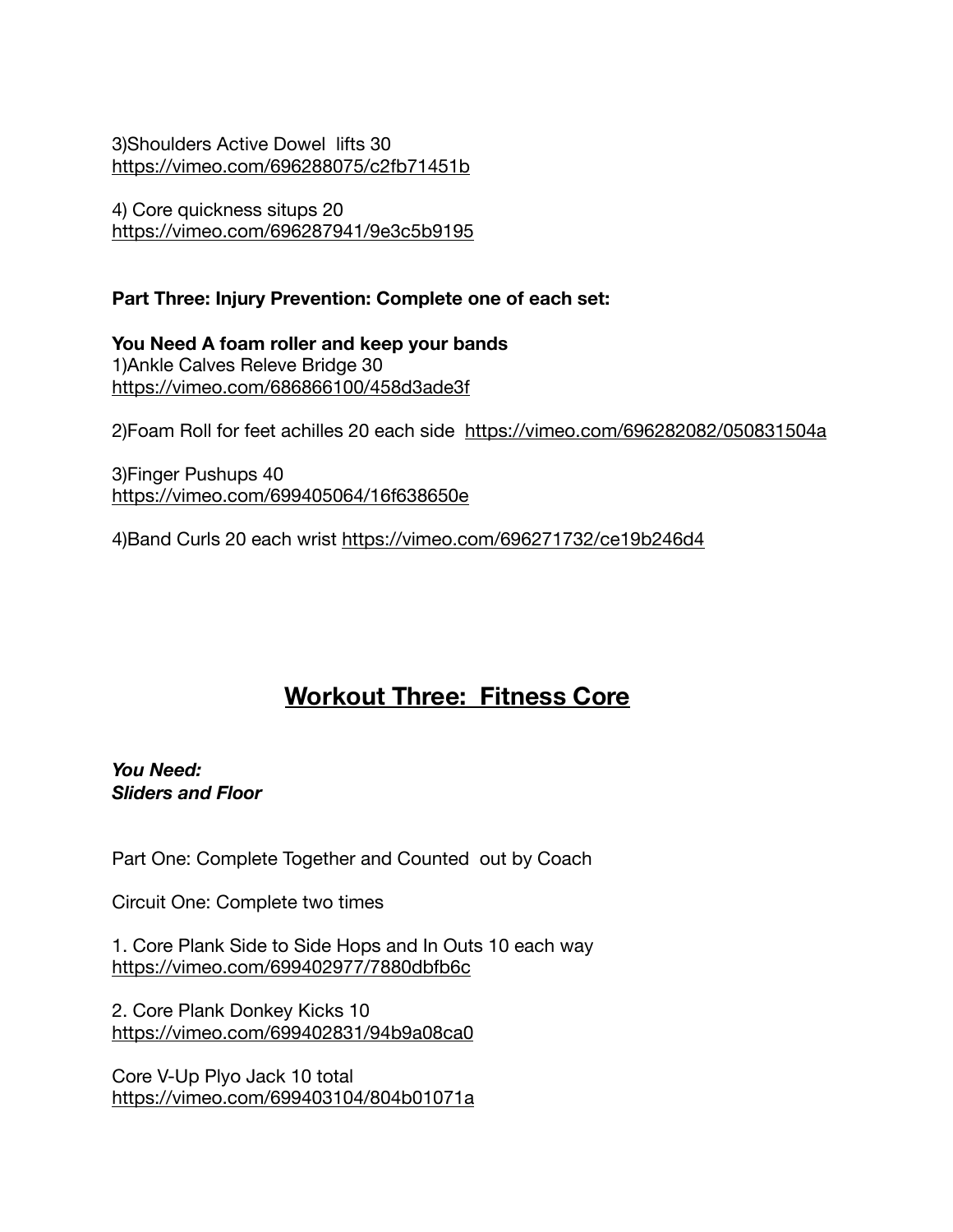Circuit Two: Complete 2 times

1)Core Arch Rock to Inchworm 15 <https://vimeo.com/699403252/9a69367fc3>

2) Core reverse Plank Knee Lifts 10 each side <https://vimeo.com/699403358/b189460b1f>

3)Core Alternating Supermans 20 <https://vimeo.com/686866200/0b1fa35b41>

Circuit Three: Complete one or two times, time permitting

1) Core backside frog situps 20 <https://vimeo.com/696282167/f886216099>

2)Core Side Plank Hold 30 seconds each side <https://vimeo.com/696282151/086b950025>

3)Core Backs Side Star Lift 30 <https://vimeo.com/696282179/1ba2d7e1cf>

4) Core Crab Crunch 20 each side <https://vimeo.com/699403425/94ed5913dc>

Circuit Four: Complete 2 sets of each across the floor:

Grab Your Sliders: Complete 2 sets of each exercise:

1) Core hand and feet slider walks Forward <https://vimeo.com/696271479/d21c499206>

2)Core hand and feet slider walk backwards <https://vimeo.com/696271519/99a51887fb>

3) Core Side Sliders 20 each side <https://vimeo.com/686306716/43ca64b458>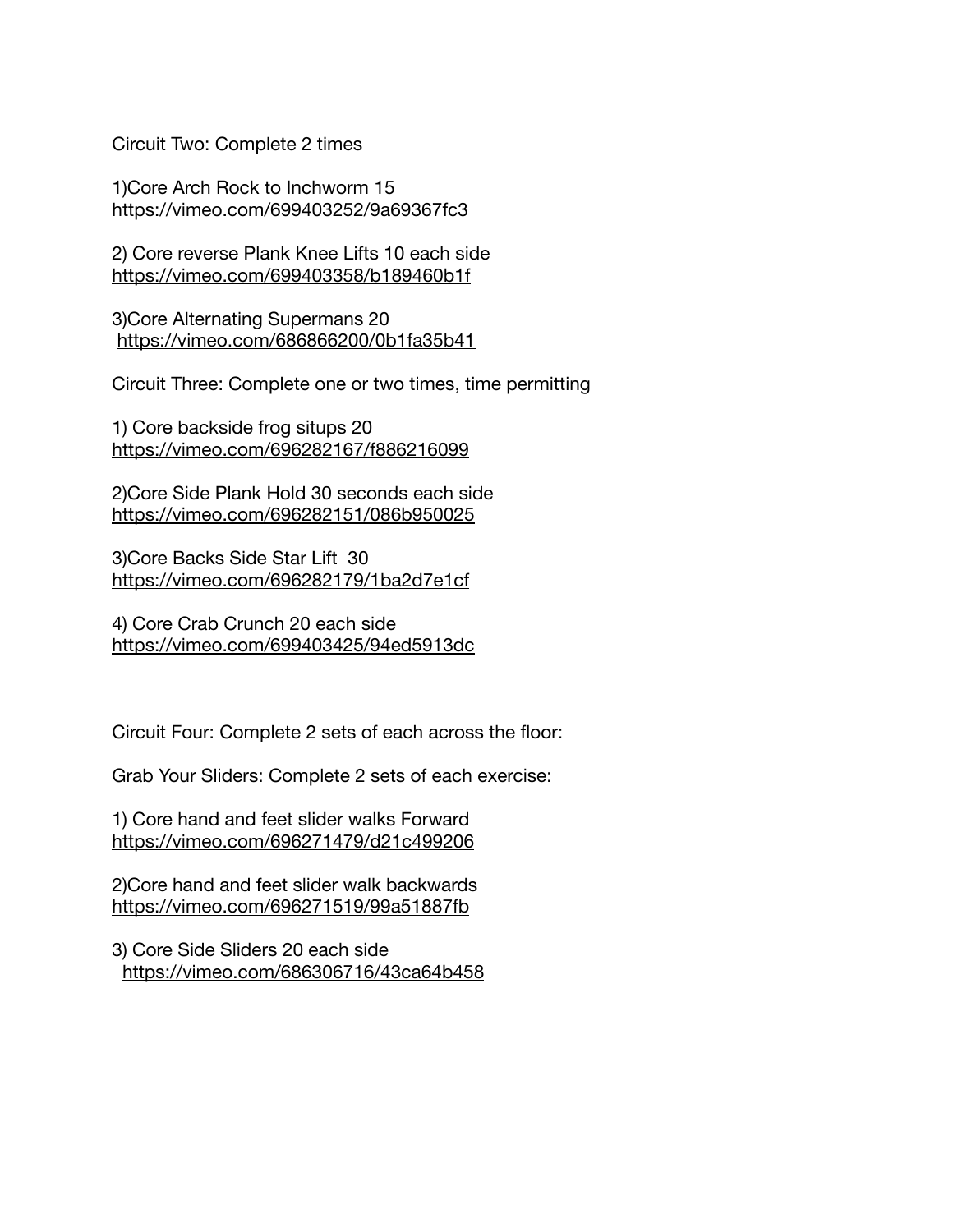# **Workout Four: Total Body Potporri: Strength and Fitness**

*You Need: Spotting Blocks/Panels Bosu Balls Long Bands Attached to low rung of leg lift bar Dumbbells or Kettle Bells Sliders* 

#### **Circuit One Complete two times:**

1)Legs Agility low squat and jump over block 20 <https://vimeo.com/696282004/7594433854>

2)Arms Chest Leg Lift Bosu 20 <https://vimeo.com/699404746/352fb168e7>

3)Ankles calf raise in pistol position 15 each side <https://vimeo.com/699404634/767712ac4a>

## **Circuit Two: Complete two times:**

1)Arms Elevated Pushup Block Out on Panel or spotting block 15 <https://vimeo.com/696271641/e74c0339d1>

2)Legs Reverse Lunge Slide 15 each leg <https://vimeo.com/696271074/c9b0028c8e>

3)Core oblique kayak over head (you can use one weight or a weighted bar) 20 total <https://vimeo.com/696281603/6f76f5ea8d>

## **Circuit Three: Complete two times:**

1) Legs balance holds 10 seconds on BOSU followed by leg raises 15 <https://vimeo.com/696281302/c38849aa67> <https://vimeo.com/696281389/488ee56492>